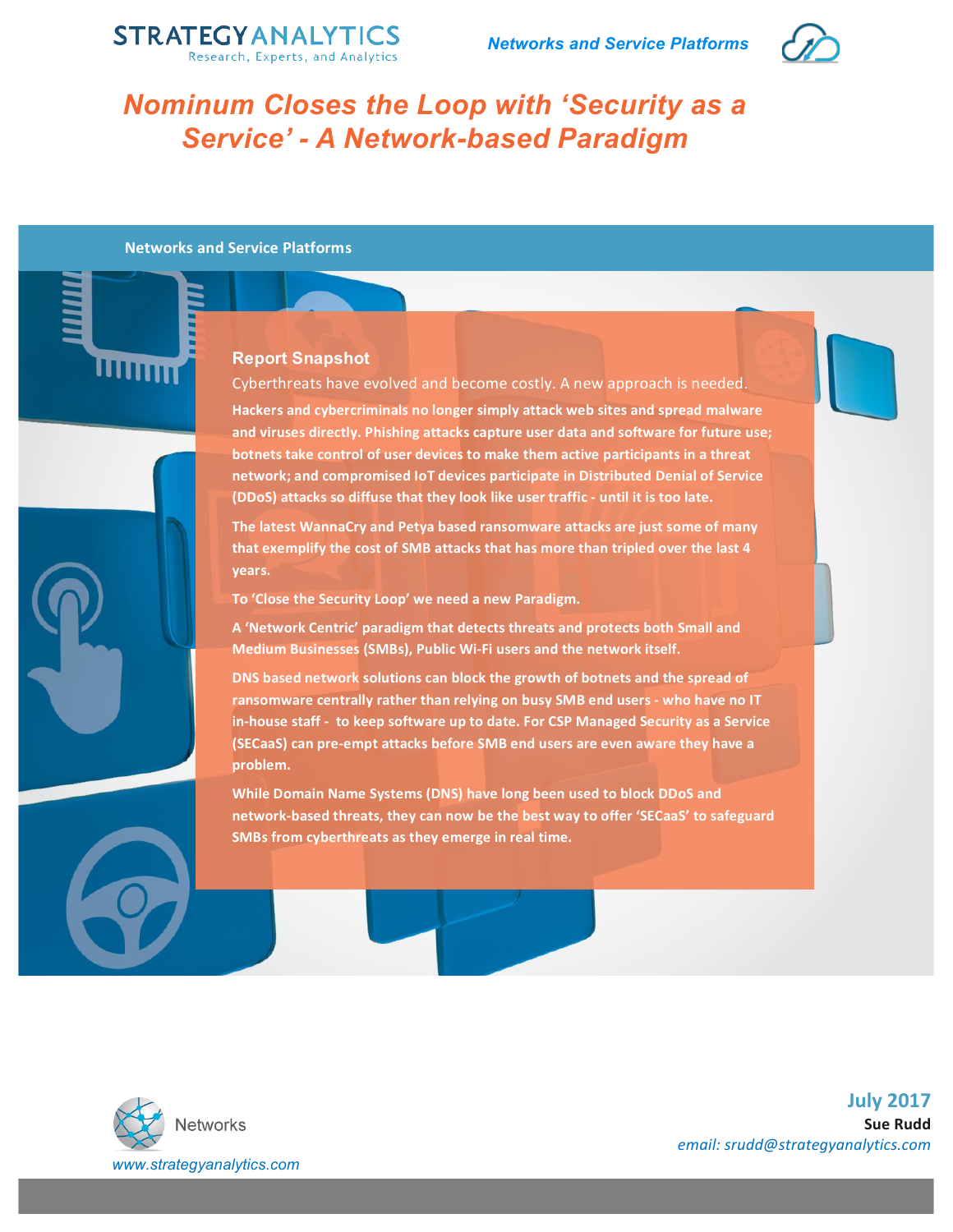*Networks and Service Platforms*



### **Executive Summary**

# **SMB Security Demands a new 'Network-centric' Paradigm**

#### **Cyberthreats have evolved and become costly. A new approach is needed.**

Hackers and cybercriminals no longer simply attack web sites and spread malware and viruses directly. Phishing attacks capture user data and software for future use; botnets take control of user devices to make them active participants in a threat network; and compromised IoT devices participate in Distributed Denial of Service (DDoS) attacks so diffuse that they look like user traffic until it is too late.

The May 2017 'WannaCry' and June 2017 Petya-based ransomware attacks are just a few of many that have escalated the cost of Small and Medium Business (SMB) attacks by more than threefold over the last four years.

#### *We need a New Paradigm that Closes the Security Loop*

A new 'Network-centric' paradigm could detect threats and protect both Small and Medium Businesses (SMBs), Small Office Home Office (SOHO) users and the network; and in addition, block the growth of botnets and the spread of ransomware centrally. SMBs will never be fully protected if they rely on busy users to always keep software up to date.

#### **New Opportunity for CSPs to offer SMBs Security as a Service (SECaaS)**

Exacerbated security attacks and the need for a network-based security approach have created an opportunity for Communications Service Providers (CSPs) to offer Security as a Service (SECaaS) to *preempt threats before end users are even aware they have a problem*. While Domain Name Systems (DNS) have long been used to block Distributed Denial of Service (DDoS) and network-based threats, they can now offer 'SECaaS' to safeguard SMBs from cyberthreats as they emerge in real time while preventing unprotected SMB devices from joining network-based attacks.

CSPs can leverage their existing CAPEX Investment in DNS infrastructure to offer managed SECaaS at a price point that is attractive to millions of SMB subscribers.

This paper describes:

- Dynamic threat landscape
- Requirements to address security threats
- Network-based solutions to meet network-based threats
- DNS-based solutions that leverage CSP strengths
- SMB market opportunity for CSP Managed Security Service
- How CSPs are positioned to offer SMB Security as a Service (SECaaS)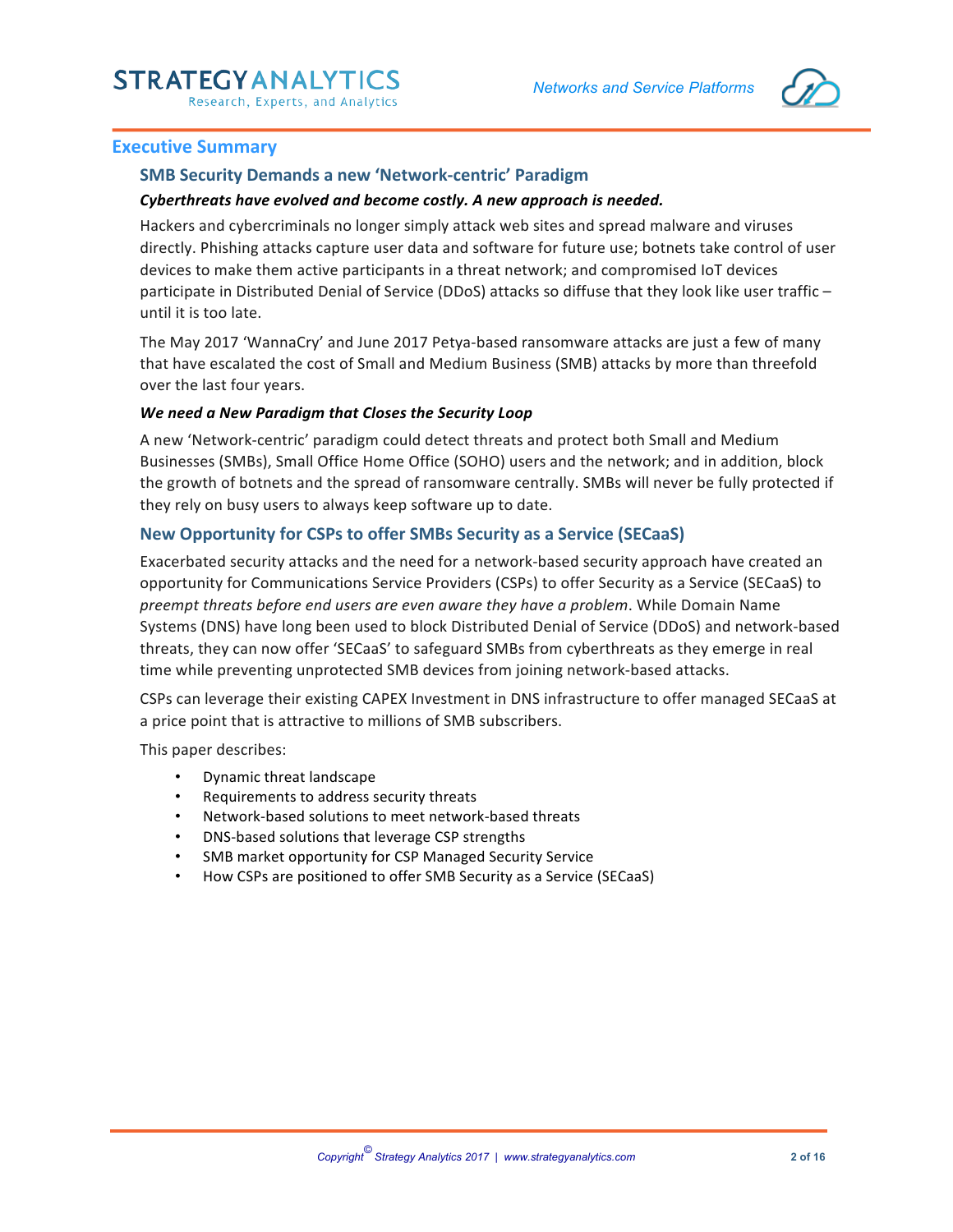

# **Table of Contents**

|    | <b>Executive Summary</b>                                                  | 2  |
|----|---------------------------------------------------------------------------|----|
|    | Security Demands a new 'Network-centric' Paradigm                         | 2  |
|    | Cyberthreats have evolved and become costly. A new approach is needed.    | 2  |
|    | To 'Close the Security Loop' we need a new paradigm.                      | 2  |
|    | New Opportunity for CSPs to offer Security as a Service (SECaaS)          | 2  |
|    | <b>Table of Contents</b>                                                  | 3  |
| 1. | <b>Introduction</b>                                                       |    |
| 2. | <b>Dynamic Threat Landscape</b>                                           | 6  |
| З. | <b>Network-based Solutions to Meet Network-based Threats</b>              |    |
| 4. | <b>Requirements to Address Today's Attacks</b>                            | 8  |
| 5. | <b>DNS-based Defenses Enable Closed Loop Protection</b>                   |    |
|    | Five Steps to a Closed Loop Solution                                      | 10 |
|    | Deploying the SECaaS in CSP Cloud                                         | 11 |
| 6. | <b>SMB Markets Offer Significant Managed Service Opportunity for CSPs</b> | 13 |
| 7. | <b>CSPs Well-positioned to Offer Closed Loop Security</b>                 | 14 |
|    | Six out of 10 users would look to CSPs for a security solution            | 14 |
| 8. | <b>Conclusion - Business Benefits for CSPs and their SMB Customers</b>    | 15 |
|    | Significant benefits for CSPs                                             | 15 |
|    | SMBs benefit from managed Security as a Service (SECaaS)                  | 15 |
|    | Overall benefits of delivering security 'from the network'                | 15 |
|    | The bottom line                                                           | 15 |
|    | Appendix A. Differentiators for DNS Network-based 'Security as a Service' | 16 |
|    | Six key differentiators                                                   | 16 |
|    |                                                                           |    |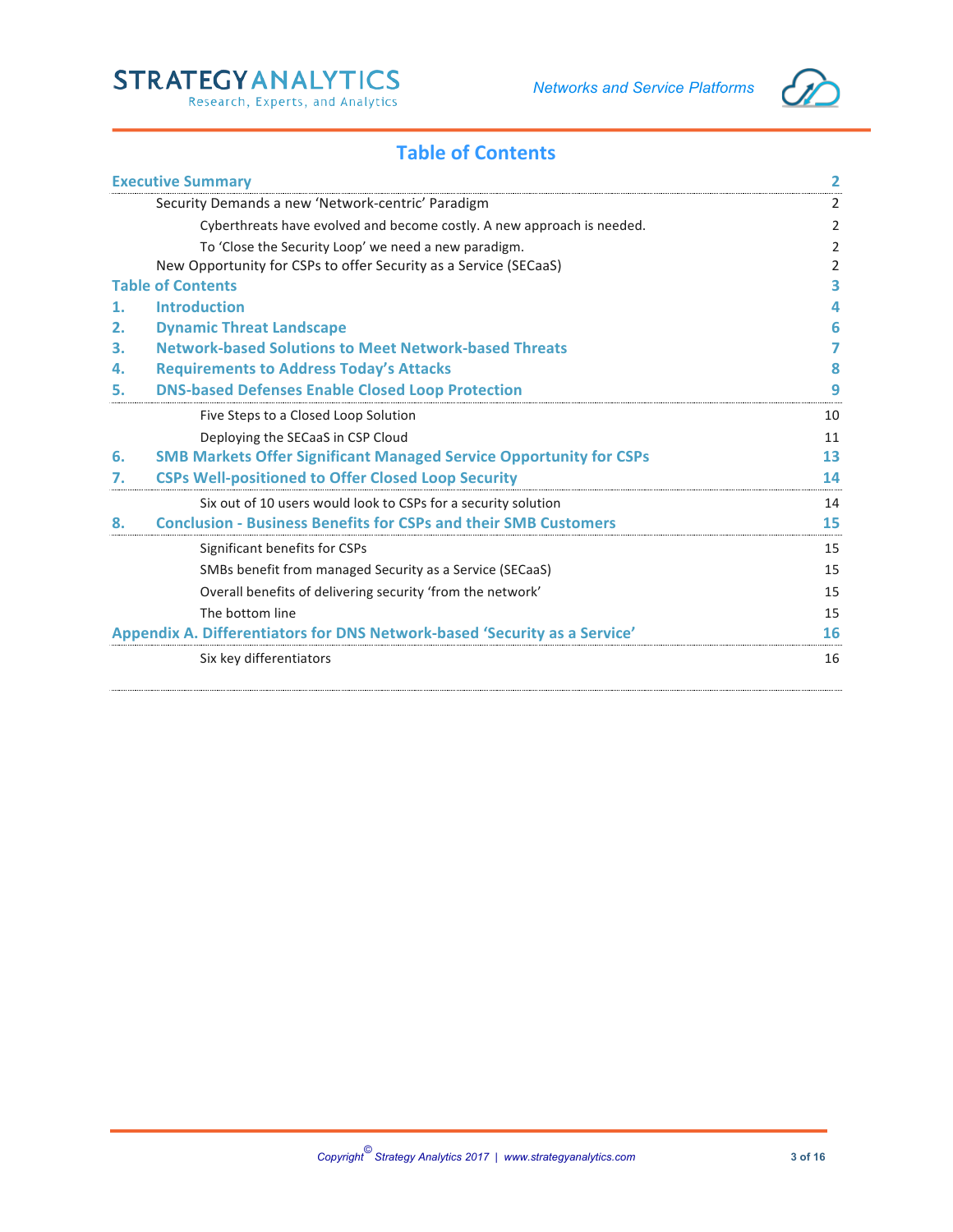# **STRATEGYANALYTICS**

Research, Experts, and Analytics



### **1. Introduction**

Competitive pressures are forcing Communications Service Providers (CSPs) to evolve beyond connectivity and offer incremental value-added, hosted and managed services to sustain revenue growth. Security services are now becoming a candidate for a CSP managed service as awareness of the need for security protection has skyrocketed following recent Internet attacks.

Threat trends and strong alignment with large customer segments have created an opportunity for CSPs to offer a foundational layer of web protection for every Internet access. CSPs can provide a previously unavailable level of web security to reduce the risk their customers face, without imposing any new configuration or management burden.

Stories about ransomware and machines that infiltrate systems to destroy data have spread rapidly around the world. The number of phishing attacks reached an all-time high in 2016 according to the Anti-Phishing Working Group.<sup>1</sup> Phishing is the basis for unwanted software downloads that lead to monetary or data losses. Botnets are escalating too; bots lurking on devices are trained to find valuable data like credit card information, login or other credentials for financial transactions, and can quietly export those inputs for 'monetization'.<sup>2</sup>

Traditional security solutions such as endpoint client software or expensive Universal Threat Management (UTM) appliances are challenged to keep up with dynamic web threats that change constantly to avoid detection. Those approaches are not well-suited for protecting the rapidly expanding base of botnets and Internet-connected 'things' that are being installed everywhere. The right endpoint protections are often not even available for many devices and hardware. As a result, a number of Over the Top (OTT) cloud-based security companies have emerged to offer their cloud network for managed security services.

CSPs are in fact exceptionally well-positioned to offer cloud-based security solutions *themselves* since network-based solutions leverage a CSP's deployment and operating strengths. CSP services also align well with CSP customer segments like Small and Medium Businesses (SMBs) that can be poorly served by large enterprise firewall and other enterprise security vendors.

CSPs now have an opportunity to leverage existing relationships to target two markets:

**Small and Medium Businesses (SMBs)** often lack IT resources and security expertise, yet nearly three-quarters (73%) of senior managers in these companies report cybersecurity as a high priority<sup>3</sup> and are looking for ways to reduce their risks. Capital constraints, however, limit what they can spend, but a subscription model with a modest incremental managed security service fee on a monthly bill could overcome these budgetary barriers.

<u> 1989 - Johann Barn, mars eta bainar eta industrial eta industrial eta industrial eta industrial eta industria</u>

 $<sup>1</sup>$  Anti-Phishing Working Group Global Phishing Survey: Trends and Domain Name Use in 2016</sup> http://docs.apwg.org/reports/APWG\_Global\_Phishing\_Report\_2015-2016.pdf

 $2$  Botnets overshadowed by ransomware (in media) https://www.welivesecurity.com/2017/06/07/botnets-overshadowed-ransomware-media/ 

<sup>&</sup>lt;sup>3</sup> Cyber Security Breaches Survey 2017 https://www.gov.uk/government/statistics/cyber-security-breaches-survey-2017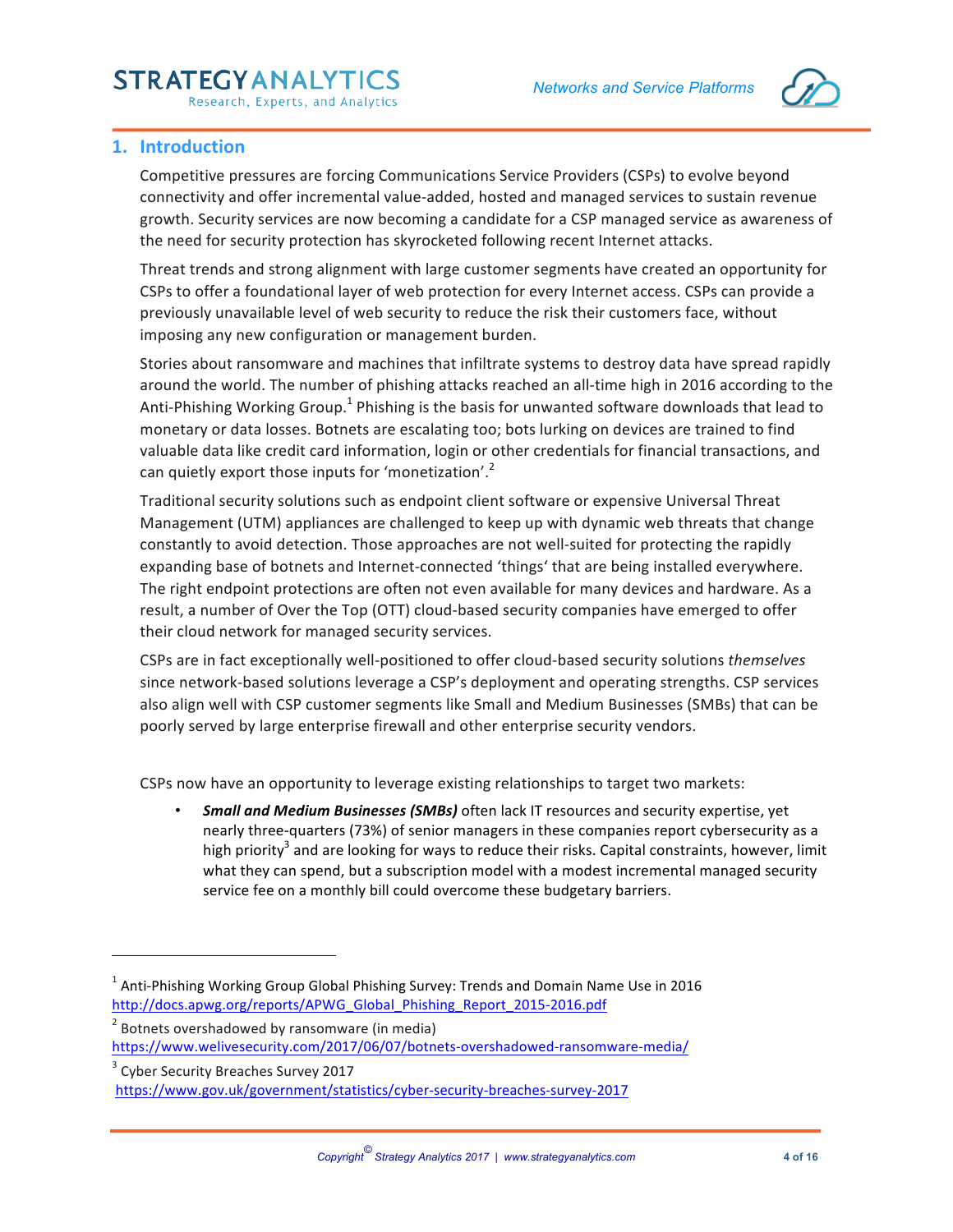

• Public Wi-Fi hotspots also want to ensure Wi-Fi users aren't exposed to web threats or undesirable content when working remotely. Public Wi-Fi hotspot deployments are usually remote facilities, e.g. storefronts, with the same constraints as SMBs, i.e. no IT expertise, limited budgets, etc.

**STRATEGYANALYTICS** 

Research, Experts, and Analytics

The new network-based security approach described in this paper will allow CSPs to deliver an essential foundational layer of protection 'as a service' for these use cases. CSPs can today create network-based subscriber security service experience and outflank the OTT cloud-based security players. Because it is lightweight, easy to use, and cost-effective, new DNS-based managed security services can be positioned as necessary for every Internet access connection.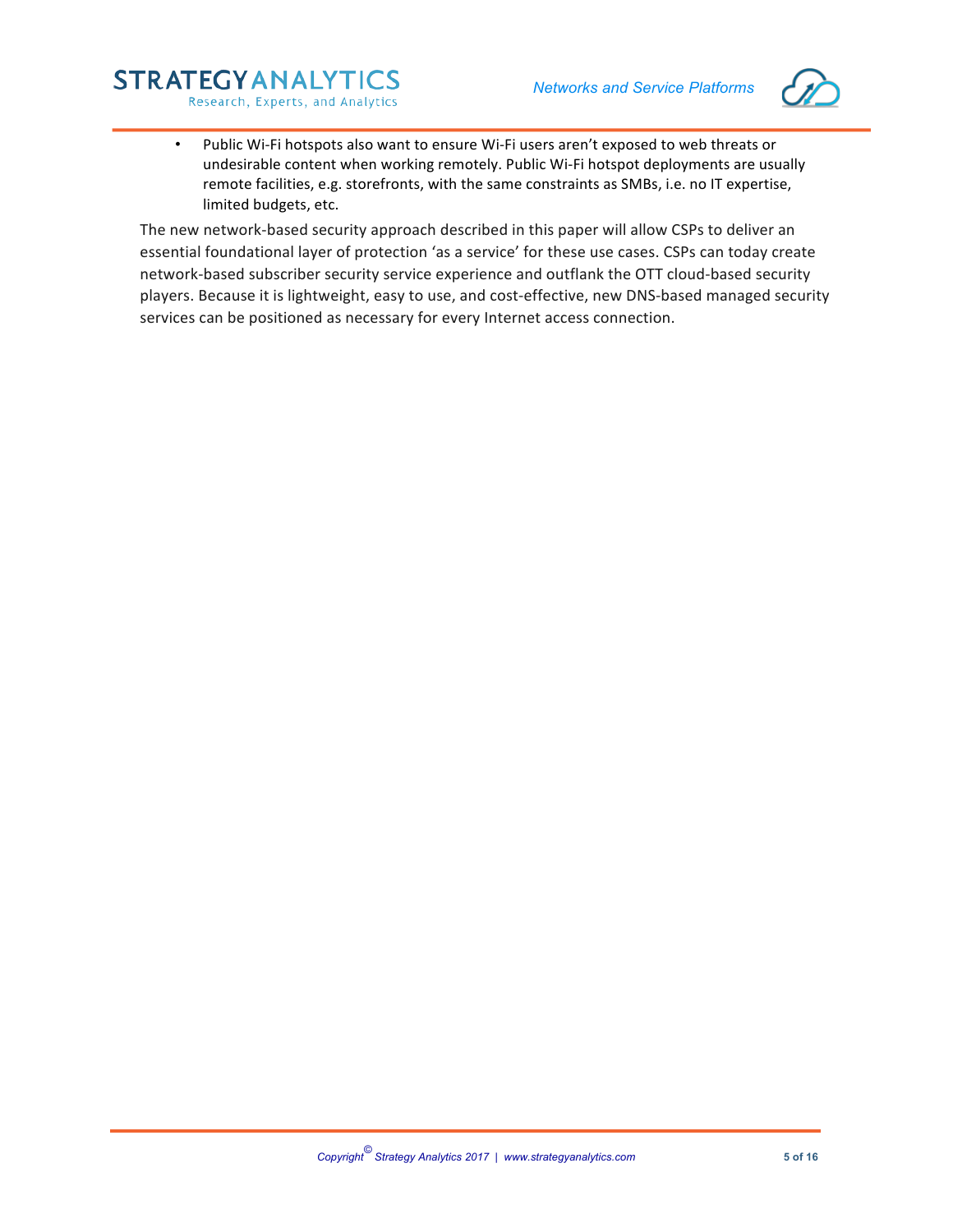# **STRATEGYANALYTICS**



Research, Experts, and Analytics

### **2. Dynamic Threat Landscape**

Today's cyberthreats are characterized by innovation, and are designed to propagate, and bypass detection and controls by continually 'changing their complexion.' No one is immune because they spread randomly using software flaws or social networks. SMBs are especially vulnerable because they frequently do not have a dedicated IT professional on site. As of June 2016 the Ponemon Institute reported that "55 percent of SMBs say they experienced a cyberattack in the past 12 months and 50 percent of SMBs had a data breach during the past year."<sup>4</sup>

The Internet of Things (IoT) is emerging and there is every reason to believe more and more 'things' will get 'smart' and 'connected'. IoT devices have a wide range of capabilities that can be 'hijacked' to create diverse security vulnerabilities. These include:

- **Intelligence** processor/memory/networking stack
- **Instrumentation** cameras, microphones, speakers, sensors
- **Susceptibility to compromise** NATed (Network Address Translation) always-on or polled
- Accessibility open ports and agents, unpatched vulnerabilities

This massive pool of IoT devices creates a new playing field for attackers. The potential for harm was demonstrated in October 2016 when a Mirai botnet delivered the largest DDoS attack in history leveraging a relatively small number of 'dumb' devices.<sup>5</sup> Attackers have begun to explore IoT vulnerabilities as part of the 'weaponization of IoT devices'.<sup>6</sup>

The cost of these attacks for SMBs is escalating. The FBI estimated that the total cost of ransomware in the U.S. was \$24 million in 2015 and increased to \$209 million in just the first three months of 2016.<sup>7</sup> Those numbers could be conservative since many transactions are never reported due to business concerns about public disclosure. The Small Business Association survey referenced above also showed that attack costs for SMBs averaged nearly \$9,000 with losses from hacked bank accounts averaging slightly less than \$7,000. Since SMB cost of capital is often high, these losses are even more painful.

<u> 1989 - Johann Barn, mars eta bainar eta industrial eta industrial eta industrial eta industrial eta industria</u>

<sup>4</sup> http://www.ponemon.org/blog/smbs-are-vulnerable-to-cyber-attacks

<sup>&</sup>lt;sup>5</sup> https://www.malwaretech.com/2016/10/mapping-mirai-a-botnet-case-study.html

 $6$  https://www-01.ibm.com/common/ssi/cgi-bin/ssialias?htmlfid=SEL03128USEN&

<sup>7</sup> http://www.reuters.com/article/us-usa-cyber-ransomware-idUSKCN0X917X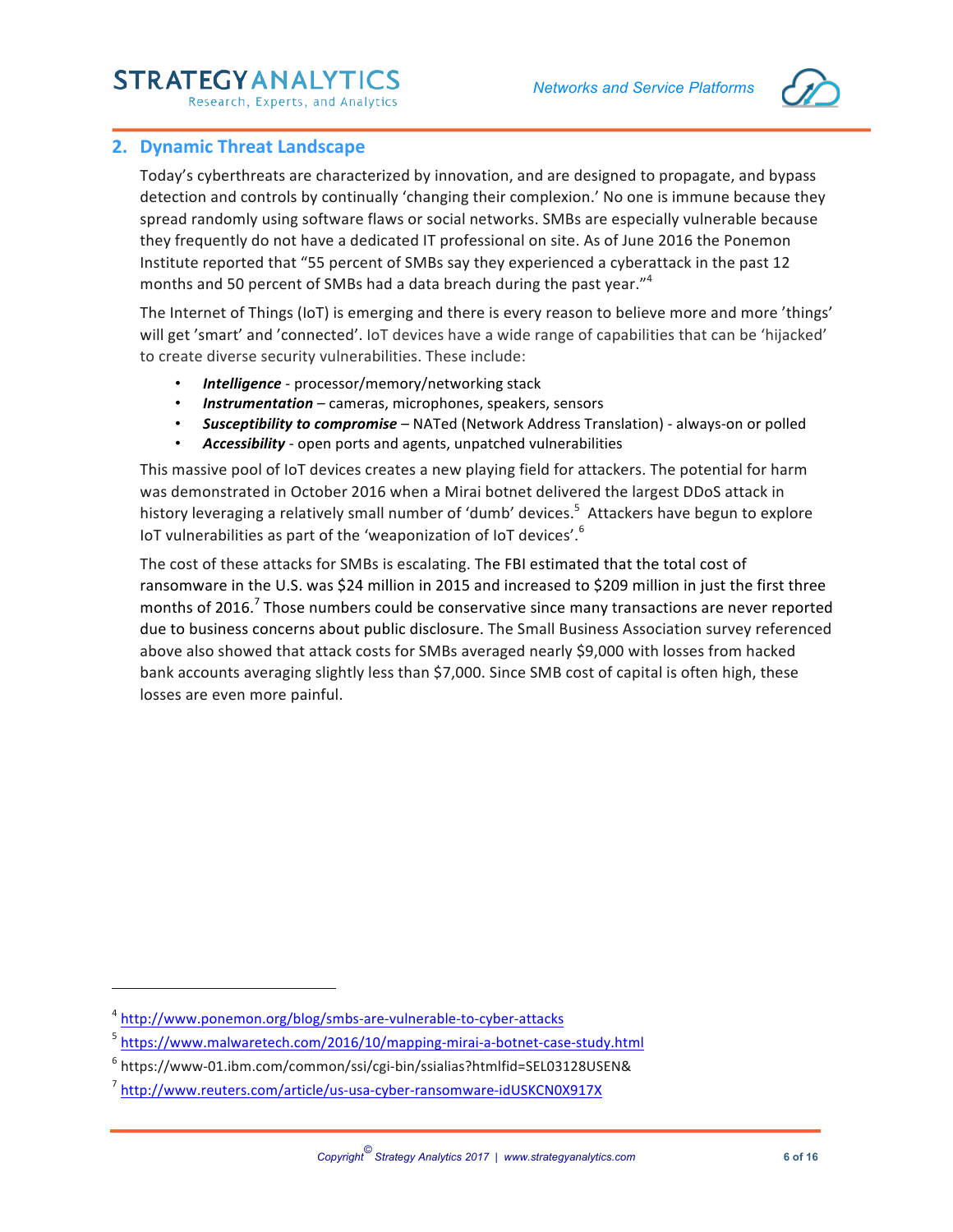# **STRATEGYANALYTICS**



Research, Experts, and Analytics

### **3. Network-based Solutions to Meet Network-based Threats**

To meet these new network-based threats and the risks introduced by mobile devices, a new strategy is needed. SMBs cannot wait until an attack reaches end user PCs, tablets or smartphone devices and hope that each termination will respond appropriately to promptly block a threat, stop an attack or refuse to join a botnet. SMBs need to preempt threats before they jeopardize end user devices, applications or corporate databases. A new approach that handles the problem from the network perspective is required, SMBs cannot rely on millions of busy end users to update software that would classify, isolate or redirect the incoming flood of attacks on every different device.

IT security professionals and their Internet and Communications Service Providers (ISPs and CSPs) need to work together to:

- **Stop attacks at a distance** as they develop
- **Block emerging threats and attacks within seconds of identifying them, e.g. by rejecting** unregistered *phishing* URLs as fast as they pop up rather than relying on end users to avoid clicking on bad links
- Assume that some users will always become infected and automatically prevent them from spreading an infection, virus or ransomware software across the network
- Prevent unknowing users whose resources have been hijacked from participating in botnets and becoming threats themselves

Network-based threats demand we scan proactively for threats and attacks as they arrive in the network. Service providers operating DNS network-based security services can see everything that is coming in real time and with the right software instantaneously trigger network-based solutions to fight both network- and end user-originated attacks.

DNS is the 'always on' threat protection mechanism that can close the security loop by detecting and preempting threats to SMBs or other end users even before they are aware they have a problem.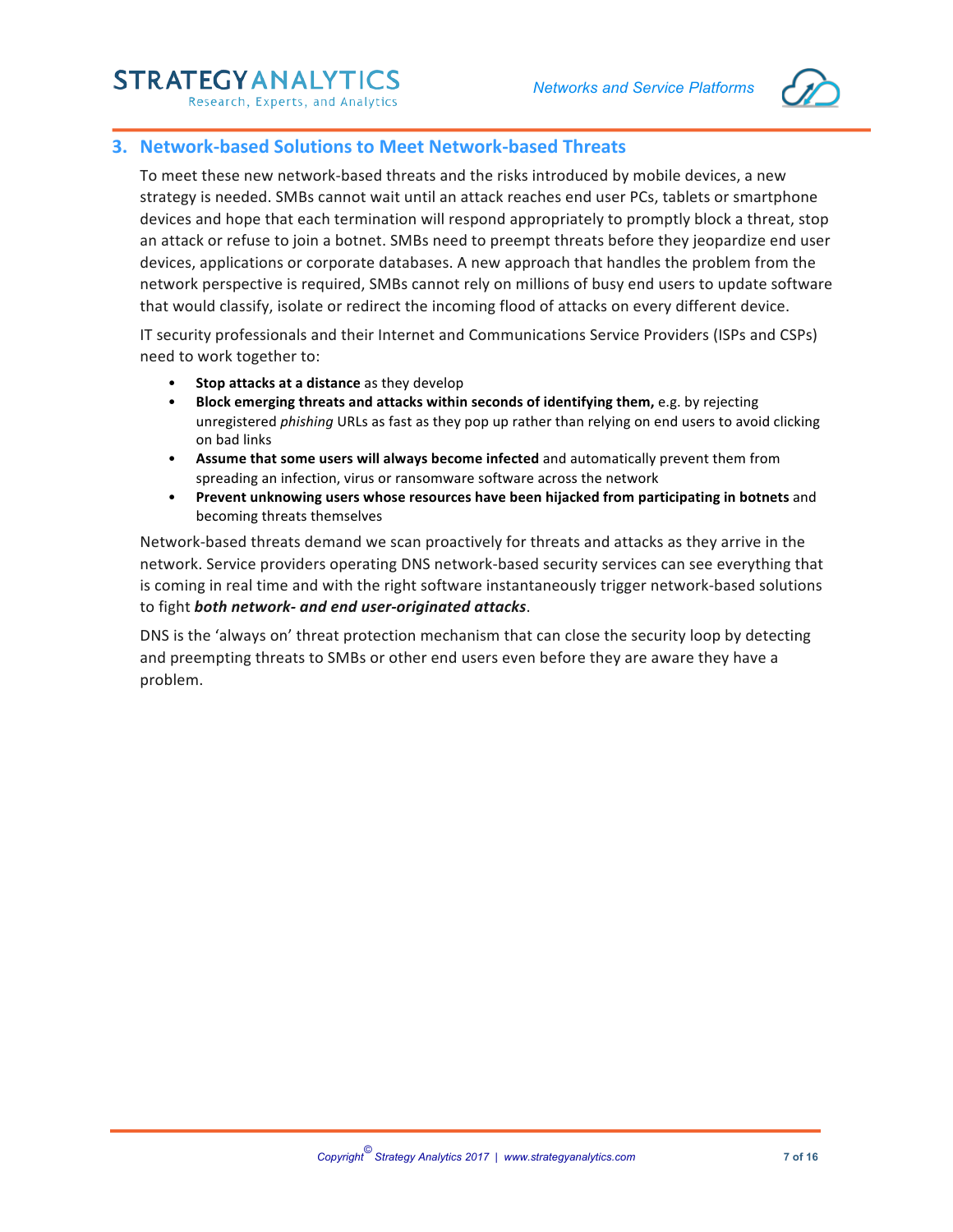

### **4. Requirements to Address Today's Attacks**

As attackers innovate, CSP and SMB defenses must adapt in parallel. This demands four key requirements:

#### 1. **Defenses must respond fast to fast-changing malware**

SMBs need simple ways to reduce their exposure to web attacks. Enforcement points must be networkbased so that they are always available and updated in real time - i.e. no "Decline" or "Later."

Threat feeds should be streamed so that the latest protections are always active.

Real-time enforcement is essential to narrow the window of viability for attacks and reduce the success rate of attackers.

#### **2. Defenses must be device-agnostic**

The diversity of individual devices renders client-based security software protection impossible or impractical. 

A common layer of protection is required to insulate the multitude of diverse devices that are connected to networks to minimize risk exposure. This common layer of defense can not only block threats, but also offers a useful baseline so that subtle deviations from normal behavior are detected instantly across all categories of devices.

#### **3. Security upgrades need to be simplified, automated or eliminated**

End users frequently ignore, defer, or disable automated client or application updates that may impact their security. Even SMB staff charged with managing security may delay those efforts in favor of urgent revenue-generating business activity.

Business applications and servers must all have specialized protections and management, but minimizing dependencies on end user and IoT devices will reduce SMB staff load and ensure more robust, continuously updated protection.

Users must be made aware of malicious activity that is within their 'span of control.' When infections are discovered on end user devices, or users attempt to navigate to known malicious destinations, e.g. websites that download malware, they need to be warned instantly of the dangers of proceeding and prompted with suggestions for remediation. Messages not only alert subscribers but motivate appropriate immediate action.

CSPs are uniquely positioned to meet these requirements with DNS to enable 'Closed Loop' Security.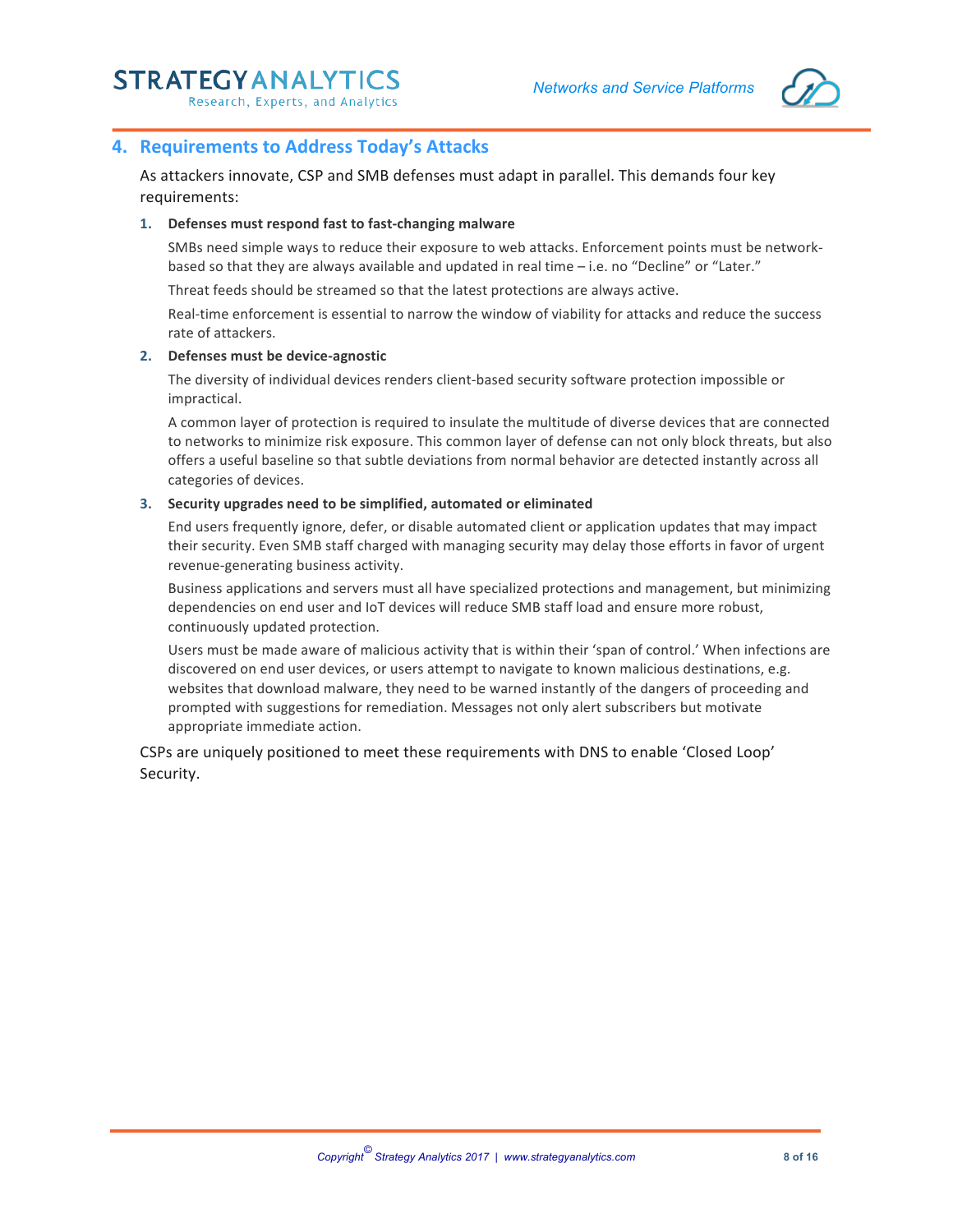# **STRATEGYANALYTI**



Research, Experts, and Analytics

# **5. DNS-based Defenses Enable Closed Loop Protection**

Domain Name System (DNS) can provide the 'foundational layer of protection' to address the SMB and public Wi-Fi web security challenges described above. Nominum has recently announced its Closed Loop solution for CSPs and their SMB customers that can be deployed in fixed, mobile, and converged networks as well as on public Wi-Fi networks. This solution – shown in the diagram below – relies on intelligent filters and policies that are applied to DNS queries generated by SMB subscribers equipped with the service.

Since both malicious and legitimate applications use the DNS it is essential to identify the presence of malicious activity with real-time threat intelligence feeds and to process legitimate DNS queries normally. As malicious queries are flagged by the Nominum solution, special treatment is immediately applied. For example, a user query to a phishing domain will be redirected to prevent the user from going to that phishing site. Alternatively, a botnet Command and Control (C&C) query will be immediately blocked to prevent botnet malware from getting instructions. Virtually every device and application uses the DNS so nearly all devices and applications can be protected with minimal user action. Because DNS is already in the real-time flow, no additional latency is introduced for the secure query processing and the user experience is maximized.



#### **Exhibit 1. DNS is the Most Efficient Place to Match Queries to Threat Intelligence**

#### *Source: Nominum*

As indicated in the chart above, managing security via DNS queries sent from applications and devices is the most efficient and effective way to identify malicious activity. Since all traffic requires a DNS lookup, malicious activity can be detected by comparing incoming DNS traffic against all known threat feeds in real time. Blocking malicious queries stops attacks dead.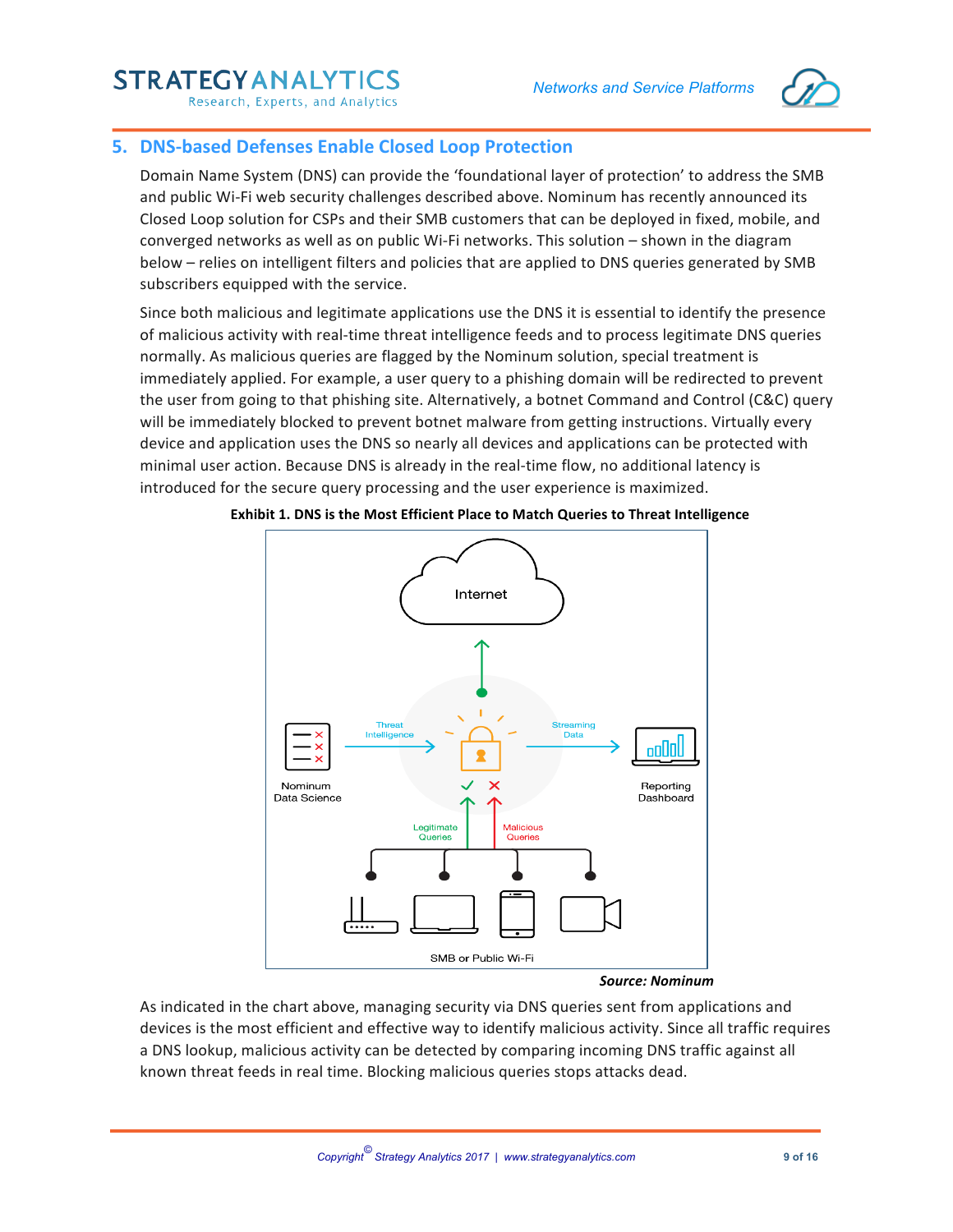

The complete Closed Loop solution is depicted in the diagram below. It consists of tightly integrated applications that protect SMBs and Wi-Fi users from web threats while a parallel messaging application keeps them informed and engaged.



#### **Exhibit 2. Complete Security Demands a Closed Loop Solution**

Nominum's DNS-based Closed Loop solution offers a new foundational layer of protection for every SMB Internet access connection. Tightly integrated applications like this that leverage existing DNS infrastructure are cost-effective for CSPs to deploy and end users to use, while they keep subscribers informed and engaged.

#### **Five Steps to a Closed Loop Solution**

Below we summarize what occurs at each of the steps shown in the chart above.

| <b>Step</b> | <b>Functionality</b>    | <b>Description</b>                                                                                                                                 |  |  |  |
|-------------|-------------------------|----------------------------------------------------------------------------------------------------------------------------------------------------|--|--|--|
| 1.          | <b>Protect the</b>      | SMBs or public Wi-Fi locations are provisioned with either cloud-based or on                                                                       |  |  |  |
|             | <b>Network</b>          | premise DNS servers and integrated to connect each new site.                                                                                       |  |  |  |
| 2.          | Discover and            | Activated subscribers are protected as all DNS queries they send as part of                                                                        |  |  |  |
|             | <b>Block Infections</b> | their normal web browsing/internal IT experience are evaluated by a                                                                                |  |  |  |
|             |                         | Nominum DNS resolver. DNS tracks malware or bots that steal valuable                                                                               |  |  |  |
|             |                         | personal information in real time.                                                                                                                 |  |  |  |
|             |                         | Protections are network-based so there is no client software to be installed.                                                                      |  |  |  |
|             |                         | Completely automated, every device in business is covered and subscribers<br>never have to deal with updates.                                      |  |  |  |
|             |                         | Service is always-on with up-to-the-minute threat information.                                                                                     |  |  |  |
|             |                         | SMBs and public Wi-Fi administrators can use a graphical portal to set<br>preferences on content allowed at workplaces and remote locations/homes. |  |  |  |

#### **Exhibit 3. Five-step Process**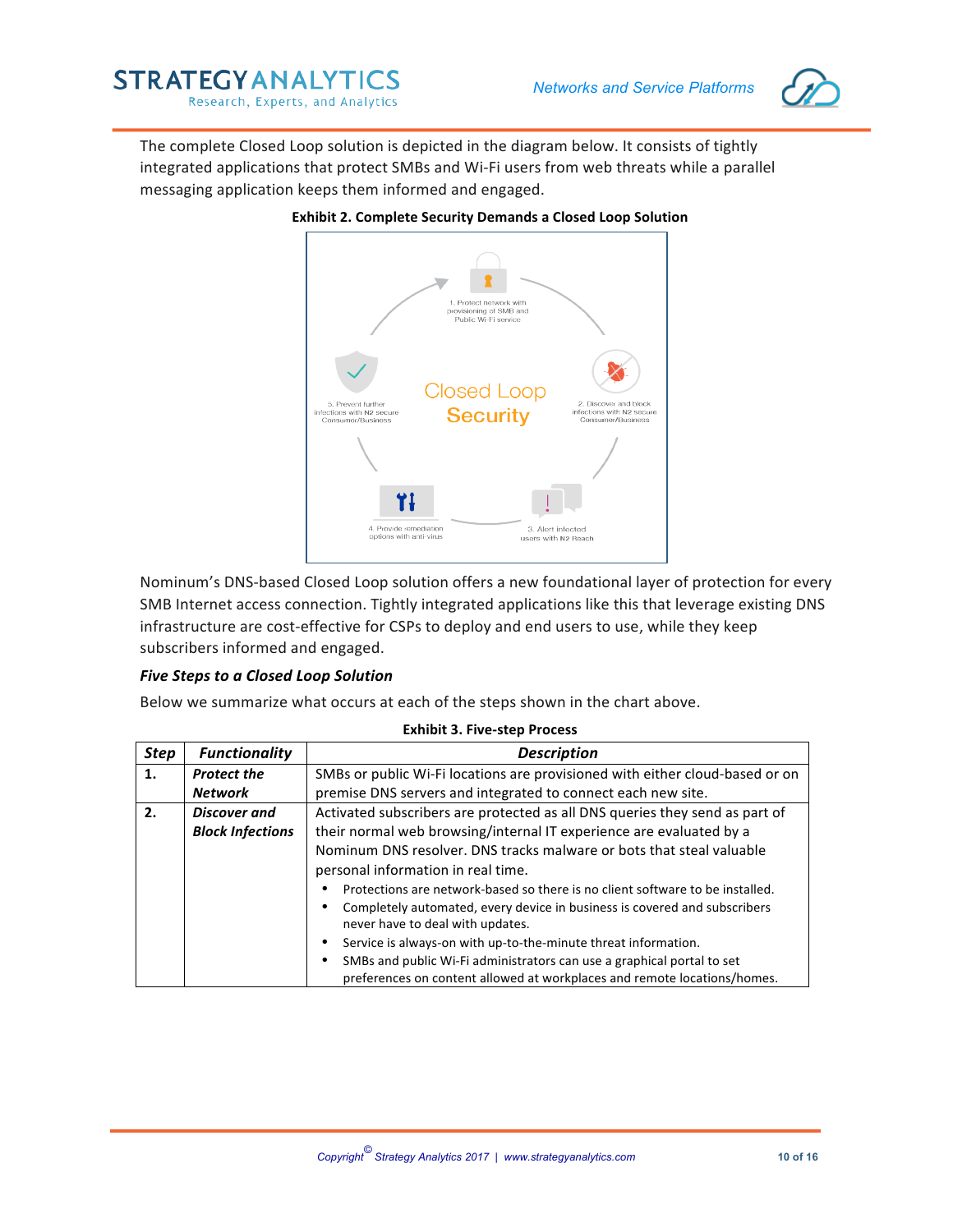

#### **Exhibit 3. Five-step Process (Continued)**

| <b>Step</b> | <b>Functionality</b>   | <b>Description</b>                                                           |  |  |  |
|-------------|------------------------|------------------------------------------------------------------------------|--|--|--|
| 3.          | <b>Alert Infected</b>  | If a device is identified as infected, e.g., after visiting an unprotected   |  |  |  |
|             | <b>Users</b>           | network, an integrated application will notify the infected user.            |  |  |  |
|             |                        | CSP-branded in-browser messages personalized for every SMB or public Wi-     |  |  |  |
|             |                        | Fi customer are sent to reflect specific details of the infection.           |  |  |  |
|             |                        | Tools for managing these messages are built into the software.               |  |  |  |
| 4.          | <b>Provide</b>         | Links to remediation tools and advice included in end user messages.         |  |  |  |
|             | <b>Remediation</b>     | Providers present branded web pages recommending tools from partners.        |  |  |  |
|             | <b>Options</b>         | Message pages point to advice and other information.                         |  |  |  |
| 5.          | <b>Prevent Further</b> | To deter email or web-driven phishing, users are notified with an in-browser |  |  |  |
|             | <b>Infections</b>      | message before they attempt to navigate to malicious destinations where      |  |  |  |
|             | Proactively            | malware or ransomware may be lurking.                                        |  |  |  |
|             |                        | Messaging sent to end users while they're actively engaged.                  |  |  |  |
|             |                        | Preventative approach saves time and money and reduces stress.               |  |  |  |

#### *Source: Nominum*

Automated dynamic threat lists for these Closed Loop services are based on intelligent algorithms developed by Data Science experts at Nominum and updated in real time as threats are identified around the globe. Additional lists can be created to automatically filter unwanted content.

Nominum processes over 100 billion DNS queries per day and applies analytics to identify new threats quickly and to derive unique insights for algorithm development. A sophisticated, multistep validation process minimizes false positives that can significantly increase operational overhead and reduce subscriber satisfaction.

#### **Deploying SECaaS in CSP Cloud**

CSPs can deploy the infrastructure needed to support the service within their own facilities, in the cloud, or hosted as a managed service. DNS servers used by SMBs on the customer premise or at public Wi-Fi sites can be operated in the cloud as part of the managed service.

The alternatives for CSPs that do not offer subscribers a 'Closed Loop' security solution are less efficient, less effective and more limited in scope. For example, one major drawback of today's endpoint security solutions is that protection must be applied to every individual device, rather than to the entire network and all associated devices. Endpoint solutions leave holes in the network and firewalls explicitly allow many 'port holes' that cybercriminals can take advantage of. On the other hand, network level DNS security requires no software downloads, no port configuration and no user-initiated updates – and still every device on the network is automatically protected.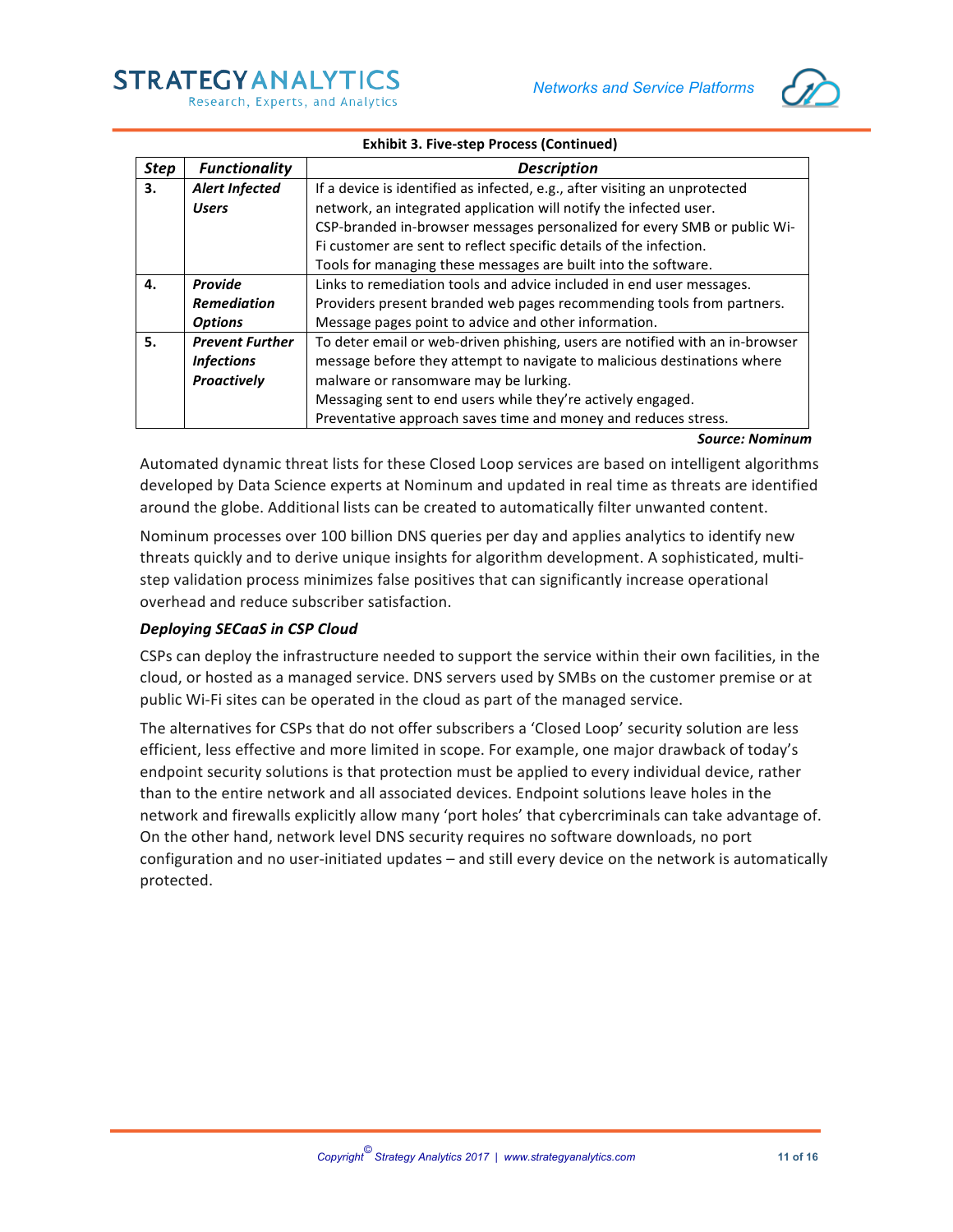





#### **Exhibit 4. DNS-based Security Covers Every Device Automatically**

Source: Nominum

Nominum's Closed Loop DNS-based approach therefore delivers a new foundational layer of protection for every Internet access connection. CSPs that deploy it will have a sustainable competitive advantage that is:

- Lightweight No client software means every device is protected automatically. No onpremise hardware means less CAPEX and OPEX for CSPs.
- **Personalized** Each workplace or public Wi-Fi administrator can customize the service to match unique needs without any major configuration or operational burden on the CSP.
- **Simplicity** SMBs or Wi-Fi administrators can set up the service in minutes via a portal.
- **Engaging** Integrated messaging app creates opportunities to inform and engage subscribers.
- Agile DNS-enhanced platform ensures rapid time to market with continuing upgrades for CSPs based on tightly integrated, software-only applications, deployable in the cloud, 'as a service' or as a combined CPE and 'as a service' solution
- Automated -Threat detection and protection enforcement points are automatically and instantaneously updated with the real-time inputs.
- *Scalable* DNS control plane-based processing analyzes all queries without introducing additional latency and was designed from the start for carrier-scale operations.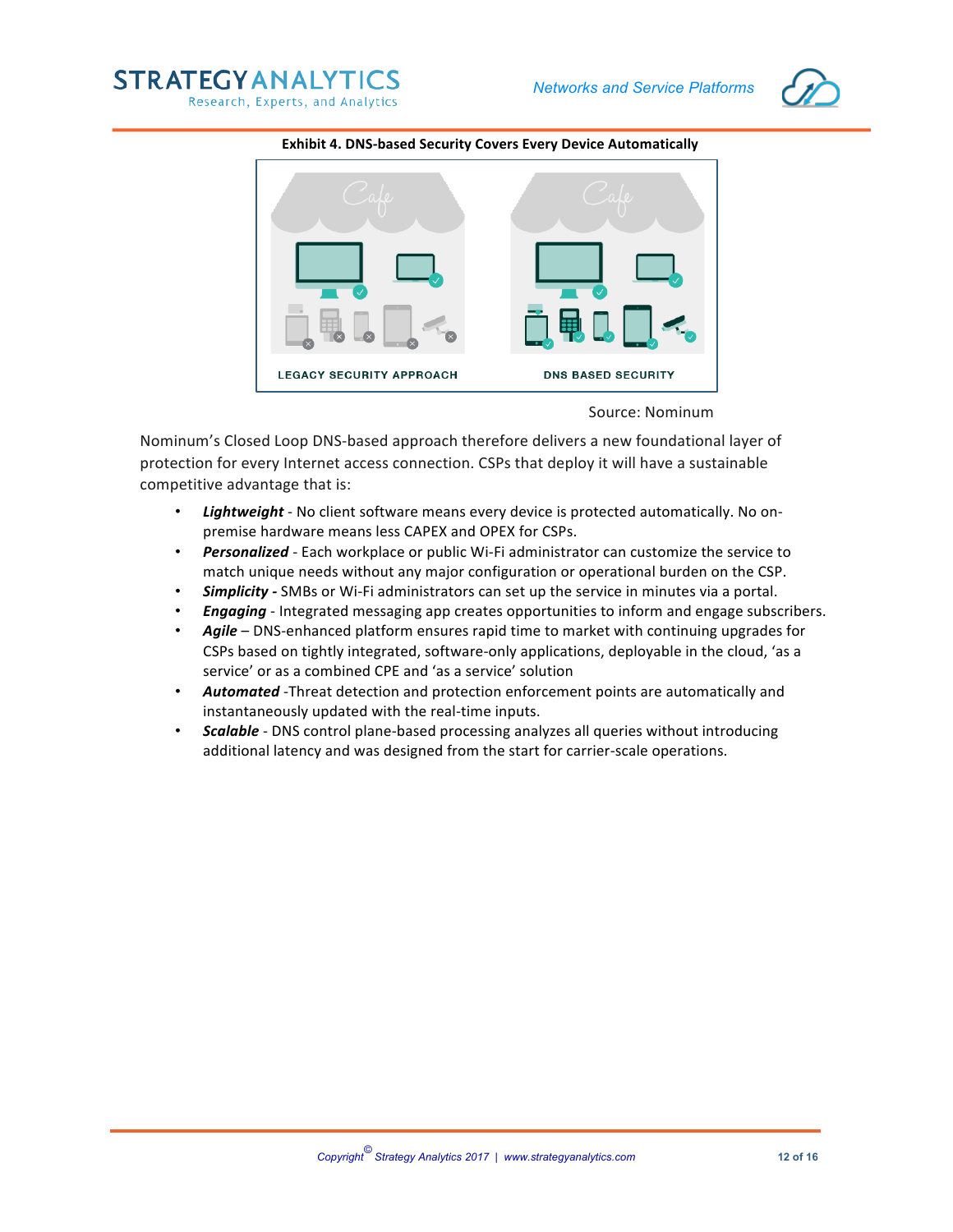

# **6. SMB Markets Offer Significant Managed Service Opportunity for CSPs**

As CSPs move to offer cloud-based managed services, one source estimates that the global opportunity for Telecoms Managed Services, including Managed Data Centers, Networks, Data and *Information, Mobility, Communications and Managed Security,* is likely to be almost \$12 billion in 2017 and will grow at a Compound Annual Growth Rate (CAGR) of 13.7 percent to over \$22 billion by  $2022.<sup>8</sup>$ 

Separately, it is estimated that the total market for Managed Security Services (MSS) could grow to almost \$41 billion by 2022, increasing at a CAGR of 16.6 percent from last year.<sup>9</sup> Even if telecoms capture less than one-third of the total MSS market, this represents a huge opportunity. And cloudbased MSS are expected to be especially attractive to SMBs that have the potential to drive a substantial share of that revenue.

#### **SMBs Need Managed Security Services (MSS)**

A July 2016 report by Osterman Research 'IT Security at SMBs: 2016 Benchmarking Survey' describes the results of a survey of SMB security managers and indicates that 55 percent of SMBs have an IT staff of three or fewer people, and 29 percent have an IT staff of one or less. This means SMBs either contract for expensive IT security people or purchase security-as-a-service or forgo protections altogether. The report notes that "while a slight majority of SMBs reported their current web security capable of stopping malware infiltrations, fewer than half of respondents expressed confidence in their ability to protect against the most advanced threats like ransomware, phishing and targeted attacks, or stopping a breach of sensitive data." The table below shows IT managers' level of concern compared to their assessment of their current protections. It also indicates concerns about managing access to content at work that can undermine productivity, consume bandwidth, and create HR exposure.

| <b>Issue</b>                                       | <b>Perceived</b><br><b>Protection</b> | <b>Level of</b><br><b>Concern</b> | <b>Security</b><br><b>Gap Index</b> |
|----------------------------------------------------|---------------------------------------|-----------------------------------|-------------------------------------|
| A breach of sensitive or<br>confidential data      | 45%                                   | 70%                               | 1.56                                |
| Phishing attacks                                   | 47%                                   | 68%                               | 1.45                                |
| Targeted attacks/zero-day<br>exploits              | 45%                                   | 65%                               | 1.44                                |
| <b>Malware infiltration</b><br>through web surfing | 55%                                   | 74%                               | 1.35                                |
| Ransomware                                         | 49%                                   | 65%                               | 1.33                                |
| Malware infiltration through<br>email              | 57%                                   | 75%                               | 1.32                                |
| Malware infiltration through<br>SSL web surfing    | 50%                                   | 60%                               | 1.20                                |
| <b>Botnets</b>                                     | 44%                                   | 52%                               | 1.18                                |
| Malicious activity from insiders                   | 45%                                   | 50%                               | 1.11                                |

|  | Exhibit 5. Comparison of SMB Concerns vs. Perceived Level of Protection |  |  |  |  |  |
|--|-------------------------------------------------------------------------|--|--|--|--|--|
|--|-------------------------------------------------------------------------|--|--|--|--|--|

**Source: Osterman Research Inc. 'IT Security at SMBs: 2016 Benchmarking Survey'** 

<u> 1989 - Johann Barn, mars eta bainar eta industrial eta industrial eta industrial eta industrial eta industria</u>

 $8$  Research and Markets: http://www.businesswire.com/news/home/20170524005464/en/

<sup>&</sup>lt;sup>9</sup> Allied Market Research: https://www.alliedmarketresearch.com/managed-security-services-market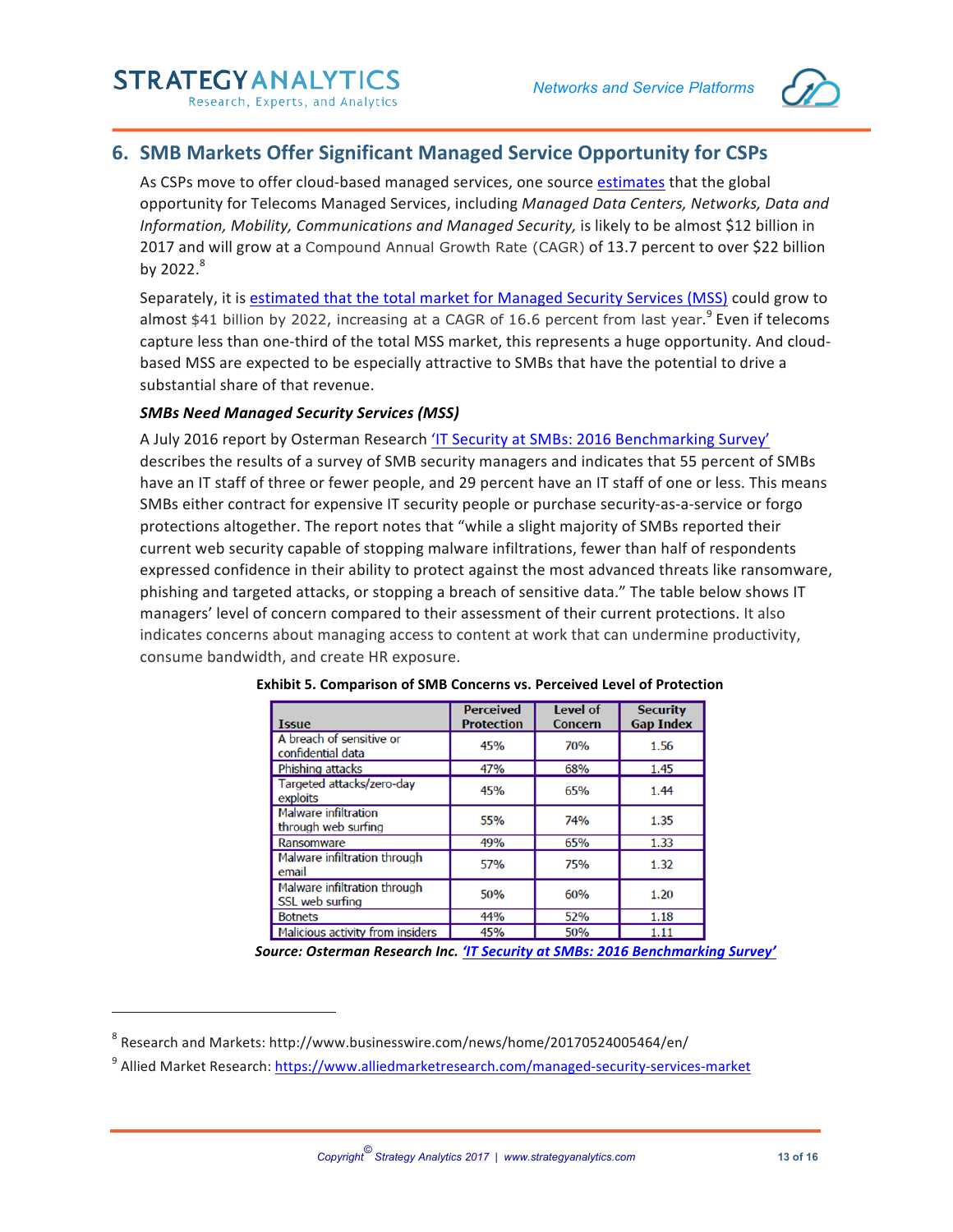

# **7. CSPs are Well-positioned to Offer Closed Loop Security**

Recent attacks have greatly increased awareness of security, and as SMBs recognize they need outside help, Managed Security Services (MSS) will become a significant market.

 $CSPs -$  both telecoms and cable operators  $-$  are able to service a large number of relatively small customers very efficiently, and an attractive bundle of high-speed bandwidth, mobile services Wi-Fi and MSS should allow them to dominate the SMB market for SECaaS.

#### *Mobile Users Want to Buy Security Services from their Service Provider*

A recent survey by Allot indicates that 61 percent of their global end user respondents said they would like to buy a mobile security service from their service provider even though only 11 percent currently pay for mobile protection. "The gap between demand and fulfillment for mobile security services presents a significant and immediate opportunity for CSPs." See Exhibit below.

|                    | <b>Europe</b> | <b>Australia</b> | Asia | <b>North America</b> | <b>LATAM</b> | <b>Africa</b> |
|--------------------|---------------|------------------|------|----------------------|--------------|---------------|
| <b>Demand</b>      | 67%           | 60%              | 60%  | 63%                  | 59%          | 50%           |
| <b>Fulfillment</b> | 15%           | 13%              | 11%  | 11%                  | 8%           | 5%            |
| Gap                | 52%           | 47%              | 49%  | 52%                  | 51%          | 45%           |

**Exhibit 6. Mobile Security Buyer's gap by Region** 

*Source: Allot*

#### *Six Out of 10 Users Would Look to CSPs for a Security Solution*

When asked who they would like to buy a security solution from, six out of 10 opted for their CSP.

#### **Exhibit 7. Percentage of End Users Who would Buy Mobile Security Services from their CSP**

| <b>Europe</b> | <b>Australia</b> | Asia | <b>North America</b> | <b>LATAM</b> | <b>Africa</b> |
|---------------|------------------|------|----------------------|--------------|---------------|
| 67%           | 60%              | 60%  | 63%                  | 59%          | 50%           |

*Source: Allot*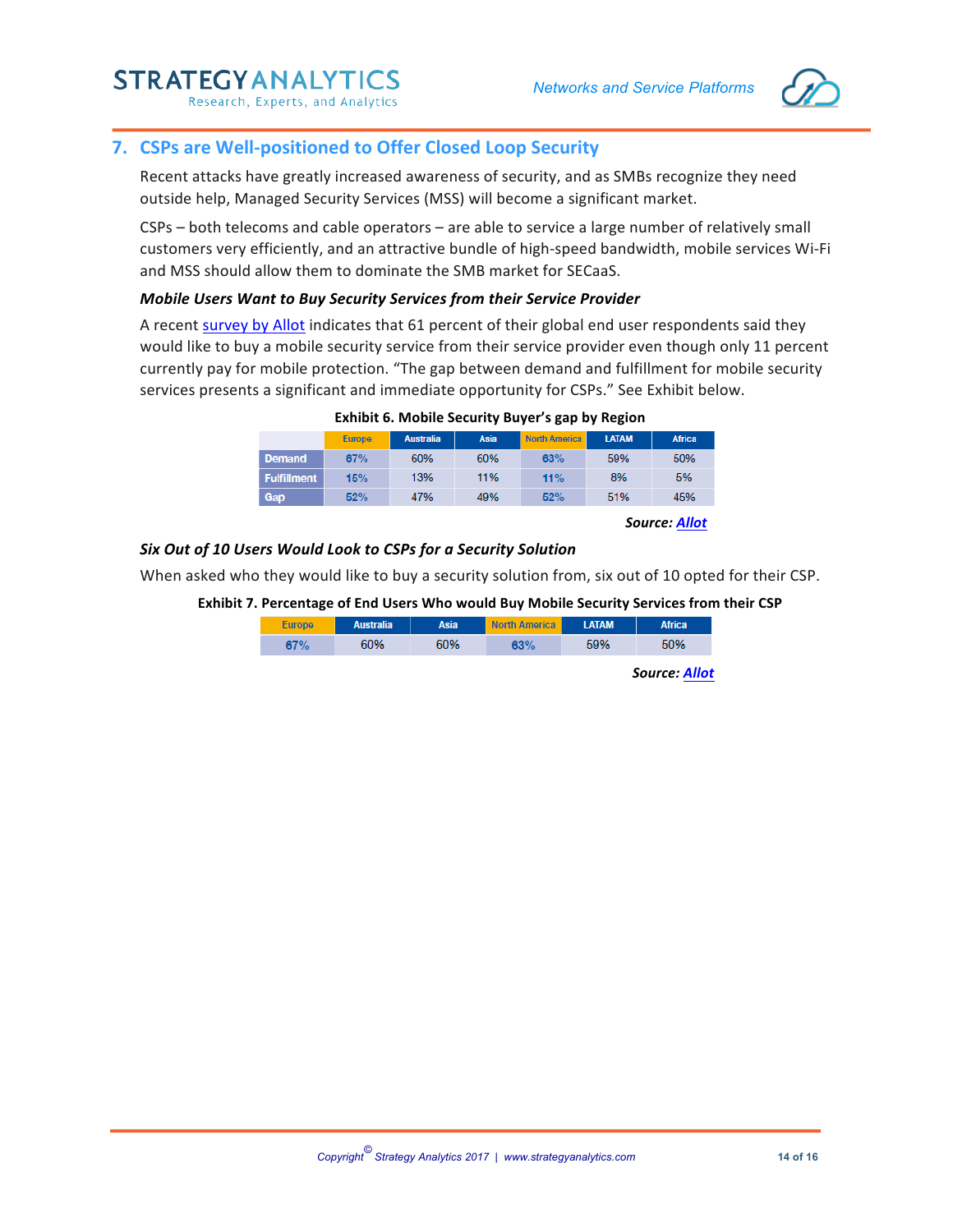

# **8. Conclusion - Business Benefits for CSPs and their SMB Customers**

DNS-based managed security solutions not only provide significant IT benefits for CSPs and their SMB customers, they also deliver significant business and operational benefits to both parties. These are summarized below:

#### *Significant Benefits for CSPs*

The DNS-based SECaaS offers significant benefits for CSP operations and service delivery including:

- Control of a complete security solution
- Real-time monitoring and control of live security threats
- Configurable and flexible options that can support variable CSP service offers
- Full visibility into both user and network events
- Managed Service Option for SMBs and SoHo users and even consumers
- Ongoing support from Nominum Data Science experts for updates on malicious sites/activities

#### *SMBs Benefit from Managed Security as a Service (SECaaS)*

SECaaS ensures that SMBs have:

- Instantaneous user communications and interaction
- 'Inherent' security
- Simple activation and updates 'No Assembly Required' and no software to install or update repeatedly
- Protection for all devices and all network access connections

#### **Overall Benefits of Delivering Security 'From the Network'**

Several unique overall benefits accrue from this network-centric approach.

- **Breadth of Security Coverage:** All users and all devices anywhere over any access technology are automatically protected by software that is instantaneously updated for the latest threats.
- **Depth of Protection:** More timely, reliable and robust than traditional device app software that depends on users for upgrades.
- **Cost-effective for both CSPs and their SMB Customers:** No expensive security platform or separate probes are required for the CSPs. SMBs will avoid paying expensive IT staff/contractors as well as save on the cost of acquiring, maintaining and updating expensive CPE software. Costs are projected to be at 40-50 percent of traditional customer-based solutions to create the most affordable premium SMB solution available.

#### **The Bottom Line**

DNS-based Security as a Service allows CSPs to deliver 'Always On,' instantly threat-aware, highly reliable yet totally transparent proactive protection for SMBs.